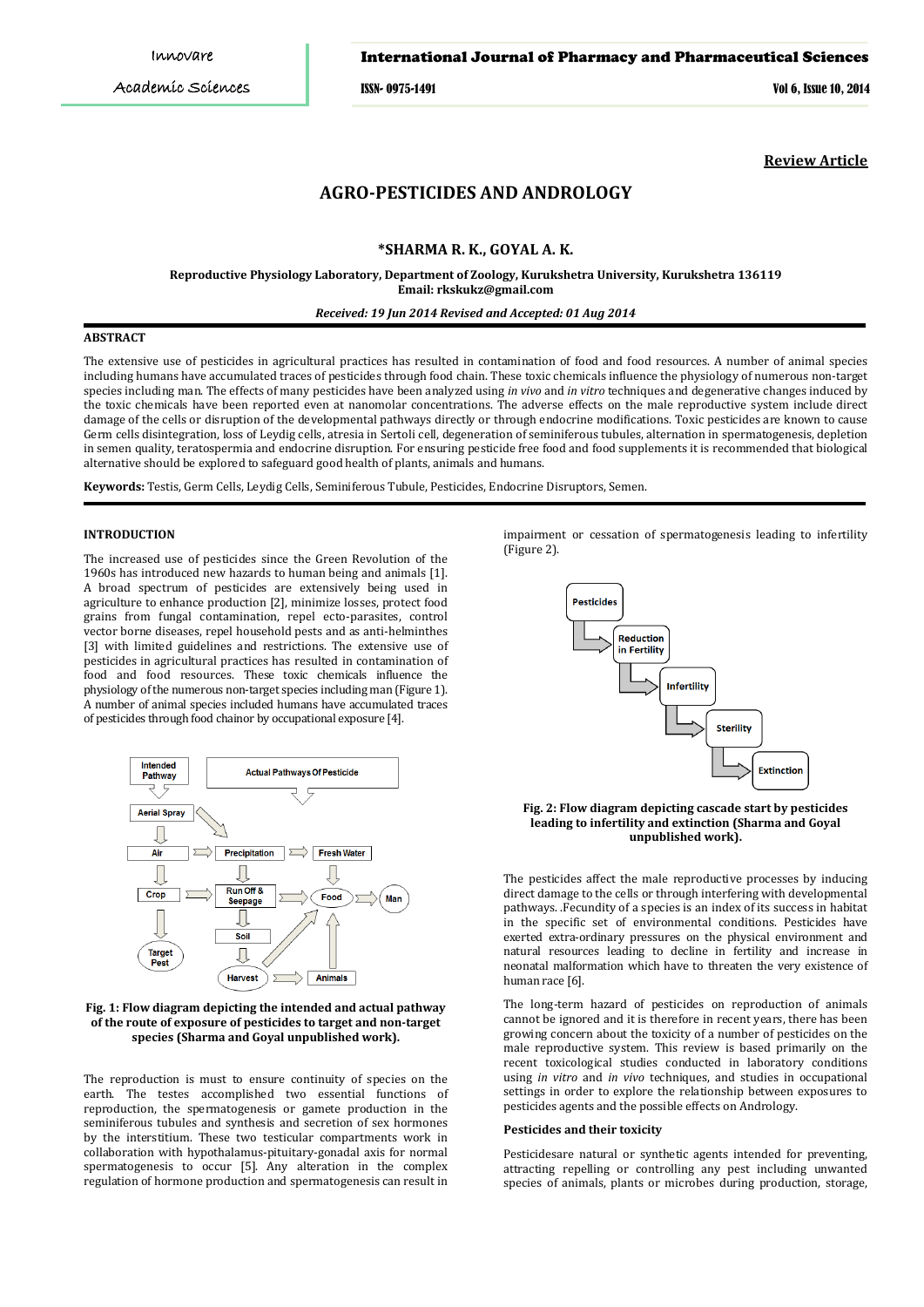transport, distribution and processing of food, agricultural commodities and animal feeds. Pesticides also include chemicals which may be administered in animals to control of ectoparasites in festation [7]. The earliest pesticides were salts, sulfurous rock, and extracts of tobacco, red pepper etc. Upto 1940s. Petroleum oils, heavy metals, and arsenic were used liberally to control unwanted pests and weeds subsequently organic synthetic pesticides, the most famous of which was DD Temployed on large scale [8]. The measurement of pesticide toxicity with greater accuracy is crucial to ensure how chemicals can be safely introduced.

Classification of pesticides by the target pest is most familiar. For example, insecticides are pesticides that target insects, and herbicides target plants, fungicides kill fungi, rodenticides are used to control rodent infestation and fumigants used as repellents. More advance method for classification of pesticides is to classify them<br>according to their chemical properties. This includes according to their chemical properties. Organophosphates and Carbamates (inhibit cholinesterase enzyme), Pyrethroids and Chlorinated Hydrocarbons (Destabilize nerve cell membrane), Macrocyclic Lactone (affect GABA dependent chloride ion channels and inhibits nerve transmission), insect growth regulators (Chitin synthesis inhibitors or juvenile hormone mimics), Soaps and Oils (damage the waxy layer of the exoskeleton and cover breathing pores) and Chloronicotinyls (inhibit reception of nerve impulse) [8].

Most recently, the pesticides are classified on the basis of toxicity. Toxicity is the inherent poisonous nature or how dangerous a pesticide is under experimental conditions. Toxicity is commonly expressed as  $LD_{50}$ , the dose required to kill  $50\%$  of a pest population. Units used are mg/kg, milligrams of toxicant (active ingredient) per kilogram of body weight. This can be measured as either acute or chronic toxicity. Acute toxicity refers to immediate effects of a single, short-term exposure to a pesticide whereas chronic toxicity is repeated exposure to a pesticide. In addition, LD<sub>50</sub> may be determined based on how a pesticide enters the body, such as orally (ingestion), dermally (skin), or by inhalation (breathing) (Figure 3). This information is then extrapolated to humans. The lower the LD<sub>50</sub> value, the more toxic is the pesticide [9]. Based on physical and chemical properties of pesticide include Molecular Weight, Color, Form, and Odor, Water Solubility, Partition Coefficient (Kow), Soil Sorption Coefficient (Koc), Vapor Pressure and LD<sub>50</sub>,the pesticides are classified into four generations [9]:

#### **1 st Generation Pesticides (Highly toxic)**

The chemical packets/containers are labeled as 'Danger/Poison'. In addition, a skull and cross-bones symbol is required on labels for all pesticides of this category, which is described as highly toxic. These  $p$ esticides have an acute oral  $LD_{50}$  range of 0 to 50 mg/ kg. It primarily includes the inorganic compounds like lead, Mercury and Arsenic etc. They have high accumulation potential.

#### **2 nd Generation Pesticides (Moderately toxic)**

Pesticides in this category are labeled 'warning' and described as moderately toxic having acute oral LD 50 range of 50 to 500 mg/kg. It primarily includes the synthetic compounds like DDT. Currently there are thousands of synthetic pesticide products made up of more than 1,000 different chemicals and combinations. They have comparatively less accumulation potential for inorganic compounds.

#### **3 rd Generation Pesticides (Slightly toxic)**

These are slightly toxic pesticides labeled as 'caution' and have acute oral LD 50 range of 500 to 5000 mg/kg. It includes insect pheromones and insect growth regulators which disrupt the normal activity of the endocrine or hormone system of insects and other pests, affecting the development, reproduction, or metamorphosis of the target insect. Some compounds are chitin synthesis inhibitors which target exoskeleton.

#### **4 th Generation Pesticides (Practically non-toxic)**

These are very low toxicity pesticides labeled as 'Caution' and have acute oral LD 50 greater than 5000 mg/kg. These are mainly product of herbal origin and act as the natural control mechanism.

The non-target mammals including human exposed to pesticides by ingestion of contaminated food product, inhalation of toxic chemical at occupational places and via skin absorption during working with them.



**Fig. 3: Various modes of exposure of pesticides and their metabolic route through different organs of the body till their excretion (Sharma and Goyal unpublished work).**

Any stage of reproductive cycle including gametogenesis copulation, fertilization, pre-implantation, implantation, embryonic period, foetal period, maternal-placental-foetal relationship, parturition, suckling and post-natal development to puberty may be vulnerable to toxic agents. Pesticides toxicity manifestation may occur in form of the interference with libido, estrous, oogenesis, spermatogenesis, abnormal mating behavior, embryocidal effect, still births, teratogenicity and other birth defectsdepending on the toxicity dose, exposure duration and metabolic rates of animals (Figure 4)[10]. The pesticides affect the male reproduction by interfering with normal physiology of reproductive system. The pesticides are known to cause adverse effect on male reproduction by affecting normal physiology of various parts of the reproductive system. .A number of commercial chemical agents, including many pesticides and combustion products from plastics, can have pronounced estrogenic effects on animals [11-12]. Human fertility seems to be waning in recent years. Although undescended testes can be moved to their correct location in the scrotum by surgical means, boys with this condition at birth often suffer fertility difficulties later in life. Across human populations, sperm counts appear to be declining. In 1940 the average human density of sperm was 113 million per millimeter of semen; in 1990 this figure had dropped to 66 million sperm per millimeter of semen. Researchers also estimate that the volume of semen produced by men has dropped about 20%during the past 50 years, reducing sperm count per ejaculation even further [13-14].

#### **Germ cells**

The germ cells determine the fertility potential of an individual because they form the spermatozoa. Failure of the germ cell to survive during the development may lead defective or no gamete production and hence can lead to infertility [15].

The pycnotic nuclei, chromolysis, vacuoles of various shapes and sizes were observed in the cytoplasm of germ cells and somatic cells on exposure of Endosulphan [16]. Chlorpyrifos cause accumulation of exfoliated germ cells within the affected tubules and appearance of cytoplasmic vacuolation [17]. The Methyl parathion also caused a pronounced cytoplasmic vacuolization and pycnosis in germ cells [18].

Deformed and disordered arrangement of germ cells was observed after exposure of Cypermethrin [19], Diazinon [20] and Malathion [21]. Sloughing off germ cells was recorded in many experiments after exposure of different pesticides (Figure 5) [22-24].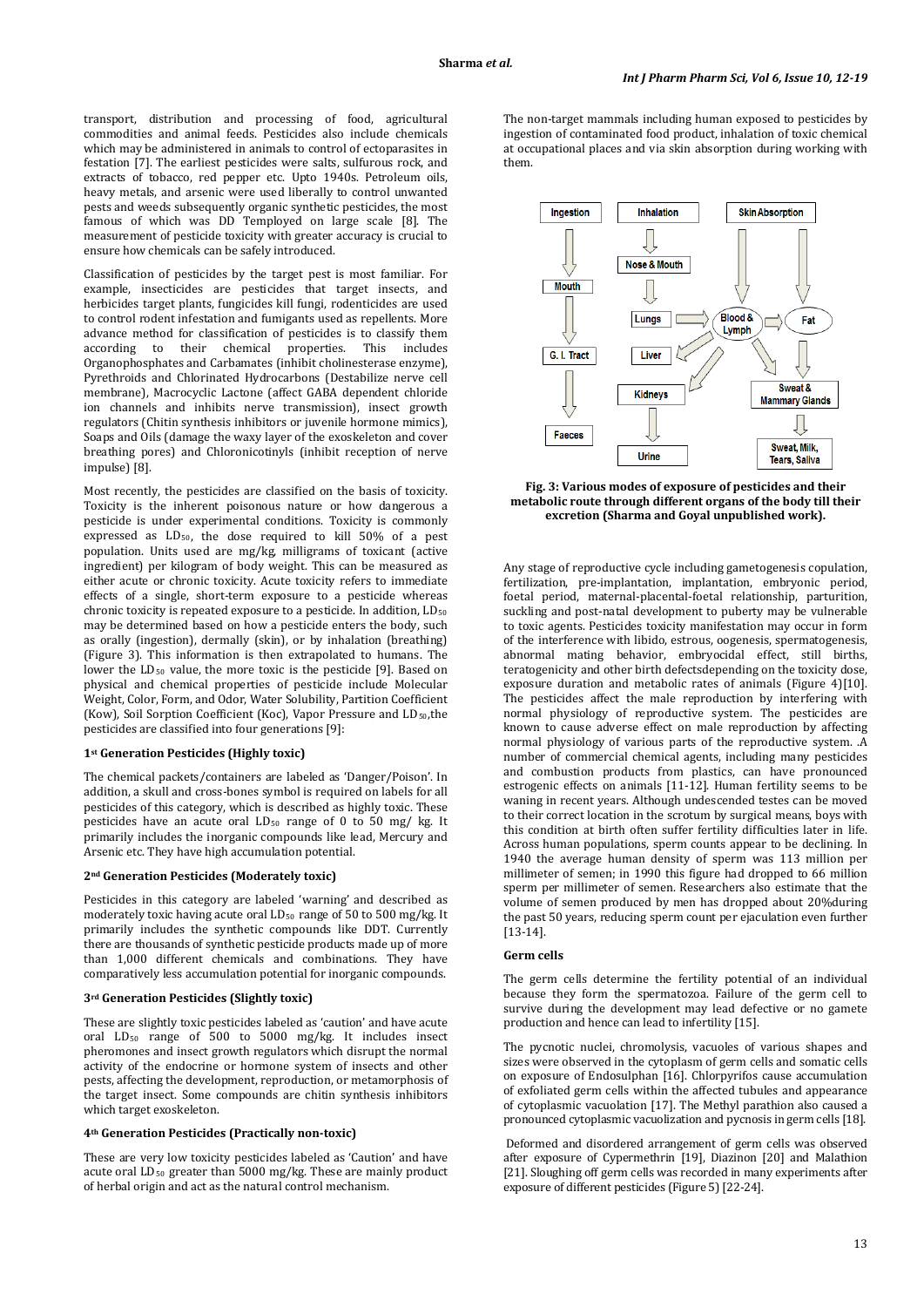

**Fig. 4: Figurative representation of various events of reproduction and screening of defective/altered and damaged cells at each step, making this phenomenon a most sensitive index of toxic insult (Sharma and Goyal unpublished work).**



#### **Fig. 5: Diagram representing how pesticide affects the gonadal size, gamete output and fertility via disturbing the germ cells and somatic cells function (Sharma and Goyal unpublished work).**

The exposure of Endosulphan [25], Atrazine [26], Methyl Parathion [18, 27], Octylphenol [28], Diazinon [20], Carbaryl [29], Cyhalothrin [30], Malathion [31] and Cypermethrin [19]resulted in the decrease in the numbers of germ cells in testicular tissue.

#### **Seminiferous tubules**

The seminiferous tubules fulfill essential functions of spermatogenesis to producing male gametes [5]. .The process of spermatogenesis is started with the proliferation and mitosis of spermatogonia to form primary spermatocytes in mammals which after this undergo meiosis to form round spermatids and get differentiated into mature sperms [15]. The degeneration in seminiferous tubule is marked by decreased tubule diameter, increased lumen diameter and sloughing of cells inside tubule. Any factor which causes degeneration in seminiferous tubule leads to loss of fertility potential in males [5].

The exposure of Atrazine [32] Dieldrin [33], Methyl Parathion [18, 27], Endosulphan [3, 25],Octylphenol [28], Malathion [34], Permethrin, Pirimiphos Methyl, Bendiocarb [35], Cyhalothrin [30] and Profenofos [36] leads to reduction in the diameter of seminiferous tubule. The lumen diameter of seminiferous tubule increased after exposure of Methyl Parathion [18], Profenofos [36] Imidacloprid [37] and Dimethoate [38]. Permethrin [39] and Cyfluthrin [40] also caused the reduction in seminiferous tubule lumen diameter in adult male Wistar rats on exposure at a dose level of 500 mg/kg body weight. The disorganization of seminiferous tubule structure and vacuolization was observed after exposure of Endosulphan [4, 16], Malathion [23], Cypermethrin [19],Dimethoate [38], Chlorpyrifos [41], Imidacloprid [37] and Methyl Parathion [18].

The Carbaryl exposure distorted the shape of seminiferous tubules, disturbed the spermatogenesis, leads to accumulation of cellular mass in the lumen of tubules, oedema of the interstitial spaces, loss of sperms of varying degreesand detachment of germ cells from the basement membrane of seminiferous tubules of testis [42-43]. Dimethoate caused dose related testicular damage characterized by moderate to severe seminiferous tubule degeneration, sloughing, atrophy, germ cell degeneration and partial arrest of spermatogenesis in rats [44].

Deltamethrin were found to cause defects included severe destruction of seminiferous tubule with multiple rupture of the germinal epithelial layersand complete spermatogenic cells degeneration, presence of edema, hyalinizationand necrotic cells inside the degenerative tubule, increase in apical sloughing and vacuolated degeneration of the spermatogenic cells, and exfoliation of spermatocytes in the lumen of some tubule [45].

### **Spermatogenesis**

Spermatogenesis is the process by which mature spermatozoa is develop from germ cell inside seminiferous tubule. Damage to the spermatozoa or their precursors can result in reversible or irreversible impaired spermatogenesis, depending on the stage of differentiation affected by the chemical. Damage to spermatogonia causes impaired sperm production and decreased fertility because of changes in the cell number, structure, motility, or viability of spermatozoa [46].

Exposure of Dimethyl Methylphosphonate leads to lack of spermatogenesis due to degeneration, vacuolization and necrosis of cells in the spermatogenic tubules [47]. Sumithio NP 25/2.5 EC induced damage to the seminiferous tubules by causing separation of spermatogenic cells from the germinal epithelial membrane and leads to hypospermatogenesis due to decreasing number of the spermatogenic cells [48].

The effect of Atrazine on spermiogenesis observed by the Sharma *et al.* (2012) and reveled that at Golgi phase, degenerated nuclear membrane occurred in spermatid. In cap phase disruption of nuclear membrane, abnormal vesicles and small clumps of chromatin material were also observed in spermatid [49]. Imidacloprid [37] exposure caused swollen nucleus, increased perinuclear space, varied size and shape of mitochondria, degeneration of spermatids, margination of chromatin material and apoptotic nucleus.

Masouleh *et al.* (2011) have been observed that exposure of Diazinon induced decline in number of spermatocytes and spermatids [50]. Sperm production was decreased significantly on exposure of Cypermethrin at dose level 30 mg/kg body weight [19] and Dicofolat dose level 4.19 mg/kg body weight in male rats [51]. Exposure of Monocrotophos at a dose level of 1.5mg/kg [52] causes losing in arrangement of spermatogenic cells, sloughed spermatids and decrease in number of spermatids in male rats.

Extensive sloughing, vacuolization in the cytoplasm and condensed and pycnotic nuclei, Chromolysis and hyalinization with nuclear fragmentation was observed in spermatogenic cells on exposure of Endosulphan [25] and Atrazine [53].

#### **Semen quality**

The Semen quality is determined by the semen volume, sperm motility and by numberof normal sperm. The good quality semen enhances the chances of fertilization and semen with depleted quality are generally fail to cause the fertilization [54].

Sharma *et al.* (2008) observed that the ejaculate volume was reduced drastically, liquification time increased, total sperm count and sperm motility decreased in pesticide exposed workers [55] and in spray paint exposed workers [6]. The atrazine [56] and Fenvalerate [57] were found to decrease the sperm number, motility and overall semen quality in exposed workers. The semen volume, sperm concentration, total sperm count, motility, vitality and morphology decreased in rice farmersspraying pesticides without personal protective equipment and training [58]. The molecular mechanism involved in this impairment needs to be explored further.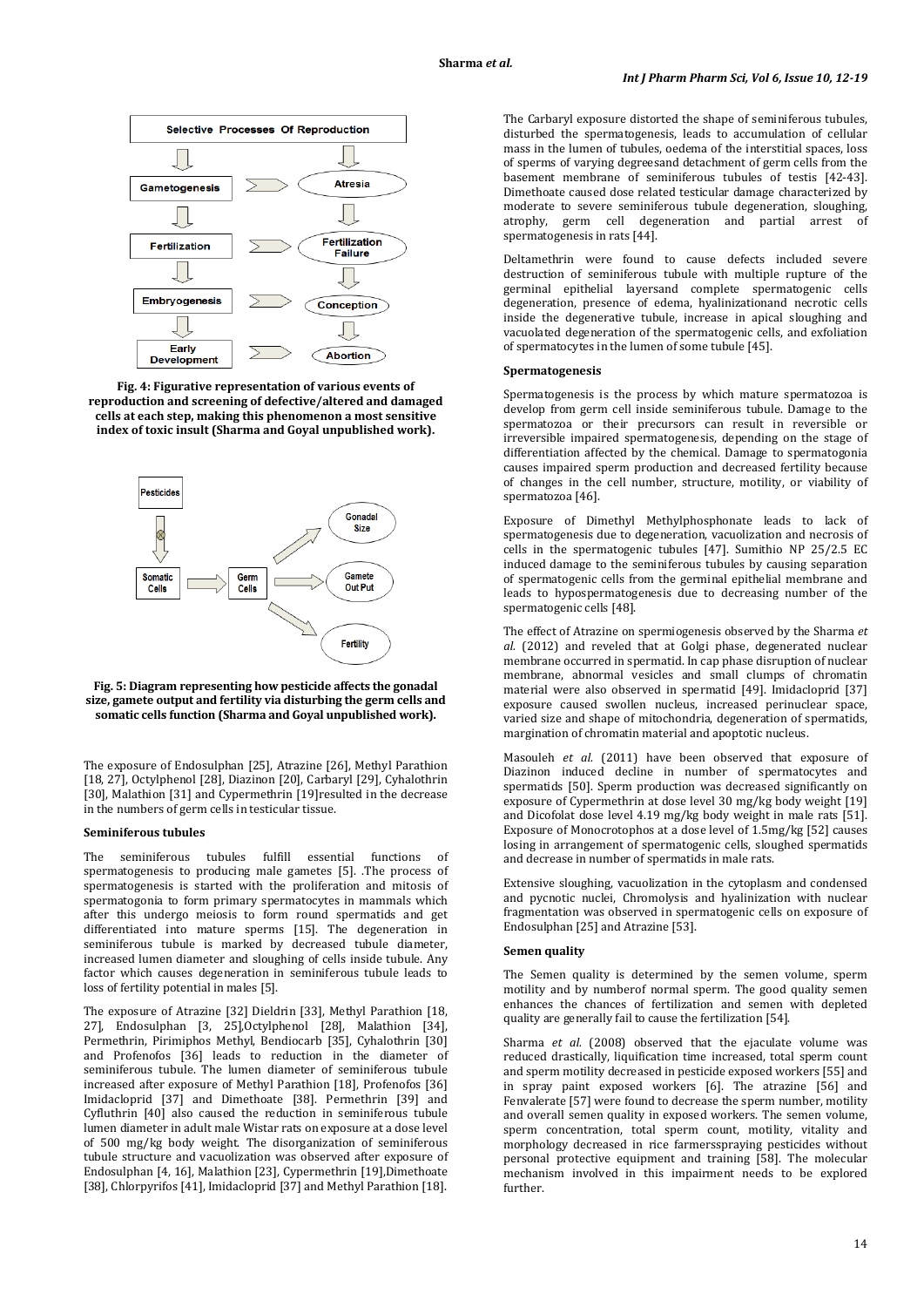Ethylene dibromide (EDB) decreases the sperm count, viable and motile spermatozoa, increases in semen pH and morphological abnormalities among workers of papaya fumigation industry [59- 60]. Decreased sperm motion, sperm progression and beat cross frequency; and increased abnormality rate of viscidity and coagulation was observed in fenvalerate exposed occupational workers [61]. Studies of the semen sample of Carbaryl manufacturing factory workers have shown the reduced quantity and quality of sperm [62]. .Whether this decline is due to reduction in antioxidant or generation of free radicals needs to be studied further.

Sperm morphology is one of important parameter for evaluation of male fertility status. .Spermatozoon is considered normal when there is no visible defect head, acrosome, neck, midpiece and tail. The sperm with abnormal morphology (Teratozoospermia) is not able to made fertilization because they fail to reach female reproductive tract, to capacitate or to penetrate the zona pellucida [54].

Occupational exposure to spray paints [6] and pesticides [55] induce abnormalities in sperm morphology including oligospermia, aflagellate, biflagellate, pin head, fused head, swollen head, pointed head, micro headed, distorted middle piece, bent head, coiled tailed, round headed and amorphous headed sperms [6]. Endosulphan exposure at a dose level of 3 mg/Kg body weight impart abnormalities in male albino rats sperms like abnormal flagellar bending at mid piece, thickening of mid piece region, loss of acrosome from the head region, coiled and bent tail [63]. .The Permethrin, Pirimiphos Methyl, Bendiocarb [35] and Malathion [21, 64, 31] found to affect the sperm tail but defect in head morphology was not observed. The altered physiological components need to be studied at molecular level so as the treat such cases.

A single dose of Atrazine imparted the morphological alterations in spermatids by causing pycnosis, chromatolysis, hyalinization, dislodging, condensation, vacuolization and fragmentation [49]. Decreased sperm motility, reduced epididymal sperm count along with increased morphological abnormalities in head, neck and tail regions of spermatozoa were observed on exposure of Carbofuran [65], Monocrotophos [52] and Endosulphan [66-67]. Similar set of pathological effects of pesticides on the reproductive system of experimental animals had been recorded in many experiments [68-71].

Oligozoospermia and azoospermia in workers of a DBCP (dibromochloropropane)-producing factory was observed by Whorton *et al.* (1977) [72]. Semen samples of Chlordecone (Kepone) producing chemical plant workers revealed oligozoospermia with predominating abnormal and nonmotile spermatozoa [73].

The sperm count, viability, motility and density were reduced by the exposure of Dimethoate [44], Methyl Parathion [74], Lindane [75], Chlorpyrifos [76, 41, 57], Dichlorvos [29], Acephate [77],Diazinon, Profenofos [76] and Dimethoate [61]. Exposure to Dieldrin [33] at a dose level of at 3 mg/kg body weight induced a dose-dependent decrease in the number and the mobility of epididymal spermatozoa.

#### **Sertoli cell**

The main function of Sertoli cells is to create a favorable environment for germ cell proliferation and maturation. FSH controls spermatogenesis via direct stimulation of Sertoli cells. It also stimulates inhibin B synthesis in the Sertoli cells. Both testosterone and inhibin B regulate GnRH and LH or FSH secretion through a negative feedback loop [5].

The functional impairment, damage, or destruction of Sertoli cells is also very detrimental to spermatogenesis because these cells are essential for the proliferation and differentiation of all spermatogenic cells. Because Sertoli cells do not regenerate after puberty, extensive damage can lead to irreversible impairment of spermatogenesis [78].

Benomyl affects the microtubules and intermediate filaments of the Sertoli celland causes sloughing of germ cellswhich lead to abnormal elongated development of the spermatids head [79].

Atrazine [26], Endosulphan [4, 16, 25], Dimethoate [38], Carbofuran [65], Malathion [21, 31], Cypermethrin [19], Permethrin, Pirimiphos

Methyl and Bendiocarb [35], Chlorpyrifos [17], Methoxychlor [80] and Endosulphan [25]exposure decreased the Sertoli cells number.

#### **Leydig cells**

The Leydig cell performed the synthesis and secretion of sexual hormones in the interstitium. LH and FSH are produced by the pituitary gland under the influence of pulsatile secretions of GnRH released by the hypothalamus. LH stimulates Leydig cells in the testes to produce testosterone, which is an important hormone for spermatogenesis through the stimulation of Sertoli cells in the seminiferous tubules [5]. The function of Leydig cells can be impaired by pesticide exposure, the result being decreased testosterone concentrations in serum and testicular tissue [81].

The elongation of Leydig cells indicative of hyper-activity was recorded on the exposure of Profenofos [76]. Permethrin, Pirimiphos Methyl and Bendiocarb [35] exposure caused swelled interstitial matrix and aggregation of Leydig cells. Leydig cells became loose and hyaline in natureand, number of pycnotic and condensed nuclei enhanced on exposure of Endosulphan [25]. Deformed nucleus was noted in Leydig cells after the exposure of Cypermethrin [19].

Declining in number of Leydig cells occurred after exposure of Diazinon [22], Atrazine [24], Endosulphan [82], Profenofos [36], Octylphenol [28], Dicofol [51], Nonylphenol [83], Cyhalothrin [30], Imidacloprid [37], Malathion [31] and Cypermethrin [19].

Diazinon at a dose level of 10mg/kg body weight disturbs the Leydig cell steroidogenesis and hence synthesis oftestosterone in male albino rats [84]. The decrease of plasma testosterone levels on exposure of Malathion suggested that Malathion affected the Leydig cells [21, 85]. Other organophosphoric compounds had been reported to inhibit the non-specific esterase activity in Leydig cells, decreasing testosterone production [86].

## **Endocrine disruption**

An endocrine-disrupting chemical is defined as an exogenous agent that interferes with the synthesis, storage and release, transport, metabolism, binding, action, or elimination of natural blood-borne hormones that are responsible for the maintenance of homeostasis and the regulation of developmental processes in the body [87-88]. Endocrine disruptors can exert their effects in many ways. They can either bind to the hormone's receptor and mimic the hormone, or block the action of the hormone.

Alternatively, they can stimulate or inhibit the enzymes responsible for the synthesis or clearance of a hormone, and thereby give rise to an increased or decreased action of the hormone (Figure 6)[89]. Human exposure to endocrine-disrupting chemicals occurs through multiple pathways with diet, drinking water, air, and skin as the most common routes of uptake of these chemicals into the body [90]. Chronic administration of Lindane results in endocrine disruption in birds as well as in mammals [91].



**Fig. 6: Diagram showing endocrine disruption by pesticides via blocking various endocrine pathways (Sharma and Goyal unpublished work).**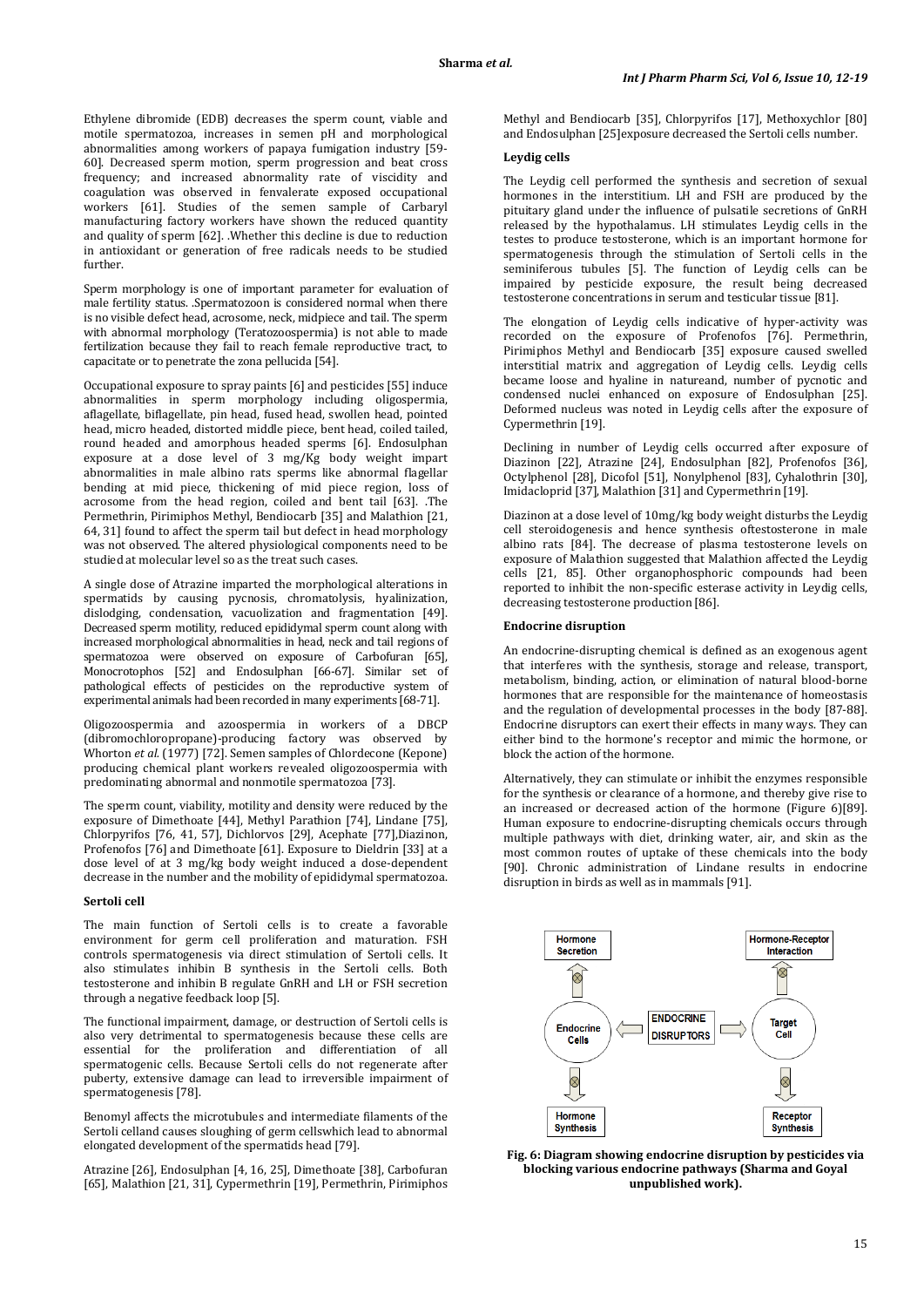#### **Sex hormone disruptors**

Many pesticides have now been found to have estrogenic or antiandrogenic activity, and some bind to the androgen or estrogen receptors. Those which have been found to bind to the estrogen receptor include: Orthophenylphenol, DDT, Methoxychlor, Chlordecone, Dieldrin, Endosulphan, Hydroxychlordene and Toxaphene. Methoxychlor and DDT were found to cause accelerated puberty and accelerated loss of fertility [89]. Anti-androgenic pesticides that bind to the androgen receptor include the Dicarboximide, Vinclozolin, Procymidone, DDE, and Linuron. TheProcymidone caused intersex characteristics and Linuron was found to reduce seminal vesicle weights and delayed puberty [89].

### **Hormone transport and clearance**

DDT [92], Endosulphan and Mirex [93] are potent chemicals which degrade endogenous androgens and results in suppressed androgen- receptor-mediated activity [5]. .Similarly, Lindane has been reported to increase the clearance of estrogens [94].

### **Hormone receptor recognition and binding**

The pesticides can interact with the nuclear estrogen receptors and androgen receptors and disrupt the natural ligand-receptor binding by acting as agonists to the natural ligand [95]. Examples of pesticides acting as estrogen agonists are Endosulphan, toxaphene, Dieldrin, DDT, HCH, methoxychlor, Chlordecone, and Dimethoate [96-100]. Endocrine-disrupting chemicals that may have antiandrogenic activity are, Vinclozolin, DDE and DDT [101-104].

Procymidone possesses weak anti-androgenic activity and may induce hypergonadotropism [105]. Long-term exposure of Procymidone is suggested to inhibit the negative feedback exerted by androgens on the hypothalamus and/or the pituitary, thereby causing hypergonadotropism [106]. Linuron known to binds with human AR (hAR) and inhibits DHT-induced gene expression [107]. Vinclozolin have anti-androgenic properties and it compete for androgen binding to AR and inhibits DHT-induced transcriptional activation by blocking AR binding to androgen response elements in DNA [108].

#### **Star protein expression impairment**

The Dimethoate, Roundup, Lindane [109] and Methoxychlor [110] reduce the expression of steroidogenic acute regulatory (StAR) protein. This particular protein mediates the transfer of cholesterol from the outer to the inner mitochondrial membrane, which is the rate-limiting and acutely regulating step in steroidogenesis. By blocking the expression of this protein, Leydig cells produce less testosterone *in vitro* [5, 111-112]. .Chlorpyrifos showed marked reduction in epididymal and testicular sperm counts in exposed male rats and a decrease in serum testosterone concentration [113].

Exposure of Malathion [21, 114-118], Endosulphan [63, 66, 82], Dieldrin [33],Acephate [77, 28], Monocrotophos [52], Dicofol [51], Methoxychlor [119], Methyl Parathion [27], Chlorpyrifos [41,17], Carbaryl [29], Nonylphenol [83], Carbofuran [120], Imidacloprid [37], Carbendazim [121] and Cypermethrin [19] also suppressed the level of testosterone. .The agro-pesticides exposed farmers had significantly lower serum testosterone and higher androstenedion

### **P450scc enzyme impairment**

P450scc is an enzyme that catalyzes the first reaction in the testosterone biosynthesis pathway: the conversion of cholesterol to pregnenolone. The Dimethoate, Roundup, 2, 2-bis (p-hydroxyphenyl) - 1, 1, 1 trichloroethane, Methoxychlor, and Ketoconazolereduce the P450 cholesterol side-chain cleavage enzyme (P450scc) activity [5, 122-123]. A recent study suggests that Endosulphan exposure may delay sexual maturity and interfere with hormone synthesis in male children [124].

### **Other enzymes impairment**

The imidazole fungicide ketoconazole and Methoxychlor has been shown to reduce multiple enzyme activities in testosterone biosynthesis, such as 17, 20-desmolase, 17α-hydroxylase, and 17β hydroxysteroid dehydrogenase, the result being a decrease in testosterone concentrations [110, 125-127]. Mancozeb exposure

leads to increased serum cholesterol level [128]. Ketoconazole, TBT and Fenarimol had been found to block steroid synthesis by inhibiting aromatase activity [89].

### **CONCLUSION**

Pesticides are extensively being used to boost agriculture production. Apart from affecting target species, these toxic chemicals also influence physiology of numerous non-target species including man directly or through the food chain. The effect of various pesticideslike Endosulphan, Chlorpyrifos, Methyl parathion, pesticideslike Endosulphan, Chlorpyrifos, Methyl parathion, Cypermethrin, Diazinon, Malathion, Atrazine, Octylphenol, Carbaryl, Cyhalothrin, Dieldrin, Permethrin, Pirimiphos Methyl, Bendiocarb, Profenofos, Imidacloprid, Dimethoate. Cyfluthrin, Chlorpyrifos, Methylphosphonate, Fenvalerate, Lindane, Dichlorvos, Acephate, Dicofol, Nonylphenol, Roundup, Methoxychlor, Ketoconazole, Mancozeb, DBCP, Chlordecone, Ethylene dibromide, Carbofuran and Acephate on reproductive system was observed even at Nano molar concentrations.

They adversely affect the male reproductive system by causing germ cells disintegration, loss of Leydig cells, atresia in Sertoli cell,degeneration of seminiferous tubules, the alternation in spermatogenesis, depletion in semen quality, teratospermia and endocrine disruption. It is therefore recommended that biological alternative should be explored as an alternative to these toxic agents. It is the time to devise and develop environmental friendly technology and switch over to our culturally rich practices for better tomorrow.

### **REFERENCES**

- 1. Briggs J. Green revolution. Int Encycl Hum Geogr 2009;634-8.<br>2. Sharma RK, Gulati A. Malathion induced changes in catalas
- 2. Sharma RK, Gulati A. Malathion induced changes in catalase and superoxide dismutase in testicular tissues of goat *in vitro*. IJPBS 2013;3(4):193-7.
- 3. Sharma RK, Chauhan PK, Fulia A. Endosulphan induced changes in fine morphology of goat spermatogonia *in vitro*. Res J Environ Toxicol 2012;214-22.
- 4. Fulia A, Chauhan PK, Sharma RK. Ameliorating effect of vitamin e on testicular toxicity induced by endosulphan in *Capra hircus in vitro*. J Pharmaco Toxicol 2011;6(2):133-40.
- 5. Bretveld R, Brouwers M, Ebisch I, Roeleveld N. Influence of pesticides on male fertility. Scand J Work Environ Health 2007;33(1):13–28.
- 6. Sharma M, Ramrayna MN, Sharma RK. Occupational exposure to spray paints and semen quality. Trends Life Sci 2008;23(l):49-55.
- Gill JPS: Pesticides residues in food of animal origin and its public health significance. CSIR Winter School on "Advances in Clinical Toxicology with Special Reference to Environmental and Industrial Toxicants". Department of Pharmacology Toxicology, PAU, Ludhiana; 2001. p. 180–6.
- 8. Cloyd RA. Pesticide Characteristics and Use. Chapter 8. Tactics and Tools for IPM: University of lllinols;40-1.
- 9. http://www.rand.org/content/dam/rand/pubs/monograph\_r eports/MR1018z8/MR1018.8.ch2.pdf
- 10. Hundal SS. Insecticides and mammalian reproductive toxicology. CSIR Winter School on "Advances in Clinical Toxicology with Special Reference to Environmental and Industrial Toxicants". Department of Pharmacology & Toxicology, PAU, Ludhiana;2001. p. 249–57.
- 
- 11. Raloff J. The gender benders. Sci News 1994a;45:24-7.<br>12. Raloff J. That feminine touch. Sci News 1994b;145:56-9 12. Raloff J. That feminine touch. Sci News 1994b;145:56-9.<br>13. Sharma RK: Environment, reproduction, and sustenanc
- 13. Sharma RK: Environment, reproduction, and sustenance. CSIR Winter School on "Advances in Clinical Toxicology with Special Reference to Environmental and Industrial Toxicants". Department of Pharmacology & Toxicology, PAU, Ludhiana;2001. p. 380–90.
- 14. Nelson RJ: An introduction to Behavioral Endocrinology. Sinauer Associates, Inc. Sunderland, Massachusetts;1995.
- 15. Sharma RK, Bhat RA, Goyal AK. Germ cells apoptosis during spermatogenesis in mammals. Int J Pharm Pharm Sci 2014. In Press.
- 16. Sharma RK, Fulia A, Chauhan PK. Protective effect of ascorbic acid against Endosulphan induced testicular toxicity in goat *in vitro*. J Biol Sci 2010;10(7):624-30.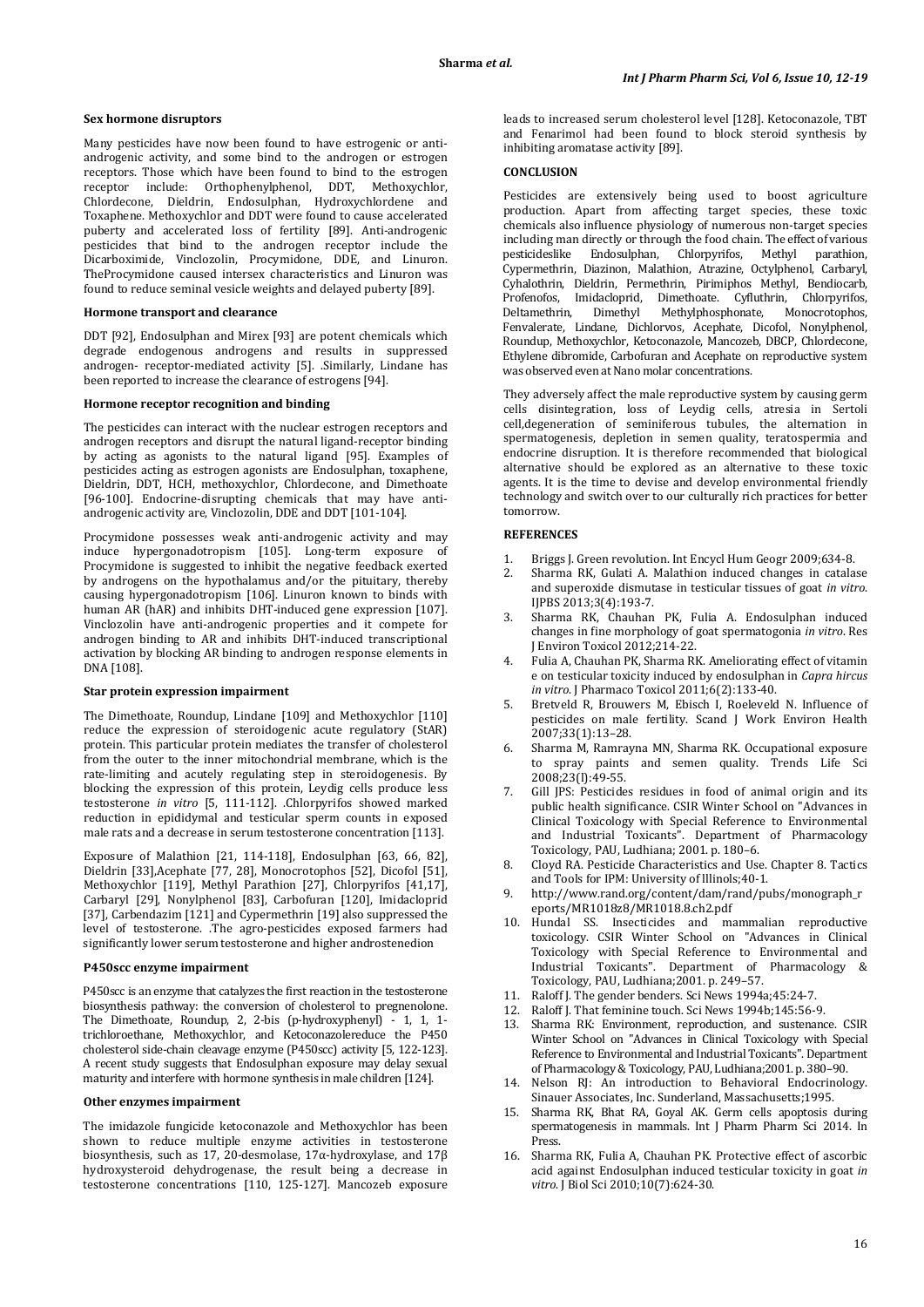- 17. Reham ZH. Protective role of black berry juice against hepatotoxcityand reproductive toxicity of chlorpyrifos in male rats. Biosci Biotechnol Res Asia 2013;10(2):961-71.
- 18. Sharma RK, Goyal AK, Thareja K, Bhat RA. Effect of nano molar concentration of methyl parathion on goat testis. Int J Pharm Pharm Sci March 2014;6(2):200-2.
- 19. Fang LY, Chen P, Xia HJ, Jing L, Chun XL. Effects of cypermethrin on male reproductive system in adult rats. Biomed Environ Sci 2013;26(3):201-8.
- 20. Damodar D, Urban JA, Biswas A, Bhat S. Diazinon affects the cytoarchitecture of seminiferous epithelium in rat testis. Am J Biom Eng 2012;2(2):13-6.
- 21. Eduardo BO, Patricio GH. Effect of a single dose of malathion on spermatogenesis in mice. Asian J Androl 2003;5:105-7.
- 22. Jorsaraei SGA, Firoozjaee A, Pasha YY, Marzony ET, Sarabi E. Histopathological effects of single dose treatment of diazinon on testes structure in rat. Yakhteh Med J 2010;12(1):39-42.
- 23. Obregn EB, Hormazabal PG. Effect of a single dose of malathion on spermatogenesis in mice. Asian J Androl 2003;5:105-7.
- 24. Dehkhargani SF, MalekinejadH, Shahrooz R, Sarkhanloo RA. Detrimental effect of atrazine on testicular tissue and sperm quality: implication for oxidative stress and hormonal alterations. Iran J Toxicol 2011;5(1-2).
- 25. Sharma RK, Chauhan PK. Endosulphan induced histopathology of goat testis. Int J Pharmacol Biol Sci 2009;3(3):41-7.
- 26. Sharma RK, Fulia A, Chauhan PK. Antioxidant (ascorbic acid): an approach to ameliorate the atrazine induced testicular toxicity. I Med Sci l0 (6):169-75.
- 27. Mohamed SA, El-Gerbed. Histopathological and ultrastructural effects of methyl parathion onrat testis and protection by selenium. J Appl Pharm Sci 2013;3(8):53-63.
- 28. Abu-Zinadah OA, Alsaggaf SO, Shaikh OAM, Hussein HK. Effect of honey on testicular functions in rats exposed to octylphenol. Life Sci J 2013;10(1):979:84.
- 29. Esmail F, Seyed GAJ, Mossa G. The effect of Carbaryl on the pituitary-gonad axis in male rats. Iran J Reprod Med 2012;10(5):419-24.
- 30. Hussein HK, Elnaggar MH, Al-Zahrani NK. Antioxidant role of folic acid against reproductivetoxicity of cyhalothrin in male mice. Global Adv Res J Environ Sci Toxicol 2012;1(4):066-71.
- 31. Eduardo BO, Patricio GH. Mice testicular damage elicited by Malathion. Int J Morphol 2003;21(2):155-9.
- 32. Sharma RK, Chauhan PK, Fulia A. Atrazine induced morphological alterations in spermatocytes of goat *in vitro*. J Med Sci 11(4):177-84.
- 33. Hallegue D, Rhouma KB, Tébourbi O, Sakly M. Lmpairment of testicular endocrine and exocrine functions after dieldrin exposure in adult rats. Pol J Environ Stud 2003;12(5):557-61.
- 34. Eduardo BO, Patricio GH. Effect of a single dose of malathion on spermatogenesis in mice. Asian J Androl 2003;5:105-7.
- 35. Afaf LN, Nahed SB, Salwa AM. Comparative histopathological evaluation of permethrin, pirimiphos methyl and bendiocarb toxicities in testes, liver and kidney of rat. The Egyptian J Hospital Medicine 2003;11:58–73.
- 36. Memon SA, Shaikh SA, Memon N. Effects of profenofos an endocrine disrupting chemical onleydig's cells in rabbits. J Animal Plant Sci 2014;24(1):167-71.
- 37. Soujanya S, Lakshman M, Reddy AG. Protective role of vitamin c against thehistopathological and ultrastructural changes induced by imidacloprid in testis of male rats. Int J Life Sci Bt Pharm Res 2013;2(1):92-7.
- 38. Ngoula F, Watcho P, Kenfack A, Manga JN, Defang HF, Pierre K, Joseph T. Effect of dimethoate (an organophosphate insecticide) on the reproductive system and fertility of adult male rat. Am J Pharmaco Toxicol 2014;9(1):75-83.
- 39. Gabriel OO, Ismail OO, Ridwan BI. Histological effects of permethrin insecticide on the testis of adultwistar rats. Ibnosina J Med Biol Sci 2014;125-9.
- 40. Rajawat NK,Soni I, Mathur P, Gupta D. Cyfluthrin-induced toxicity on testes of Swiss albino mice. Int J Curr Microbiol App Sci 2014;3(3):334-43.
- 41. Muftau S, Suleiman FA, Joseph OA, Mohammed YF, Mohammed MS, Lukuman SY. Evaluation of chronic chlorpyrifos-induced

reproductive toxicity in male wistar rat: protective effects of vitamin C. J ExpIntegr Med 2013;3(1):23-30.

- Rani A, Sahai A, Srivastava AK, Rani A. Carbaryl induced histopathological changes in the testis of albino rats. J Anat Soc India 2007;56:4-6.
- 43. Hamid S, Sharm S, Razdan S. Carbaryl, a pesticide causes "reproductive toxicity" in albino rats. J Clin Exp Pathol 2012;2:126.
- 44. Sayym F. Histopathological effects of Dimethoate on testes of rats. Bull Environ Contam Toxicol 2007;78:479-84.
- 45. Asma RA, Zara N, Ara C. Testicular toxicity induced by deltamethrin in albino mice. Pakistan J Zool 2012;44(5):1349-53.
- 46. Giwercman A, Bonde JP. Declining male fertility and environmental factors. Endocrinol Metab Clin North Am 1998;27(4):807–30.
- 47. Dunnick JK, Gupta BN, Harris MW, Lamb JC. Reproductive toxicity of Dimethyl methyl phosphonate (DMMP) in the male Fischer 344 rat. Toxicol Applied Pharmacol 1984;72:379-87.
- 48. AI-JahdaIi MO, Bisher ASB. Testicular histopathological alterations in rats treated with sumithioni NP 2512.5 EC, insecticide. J BoiI Sci 2007;7:520-5.
- 49. Sharma RK, Chauhan PK, Fulia A. Histopathological effects induced by single dose of atrazine in spermatids of goat *in vitro*. Res J Vet Sci 2012;5(3):59-68.
- 50. Masouleh FF, Amiri BM, Mirvaghefi AR, Nemtollahi MA. *In vitro* effects of diazinon on male reproductive tissue and sperm motility of caspiankutum (*Rutilusfrisiikutum*). Res J Environ Toxicol 2011;5:108-16.
- 51. Afaf AE, Afrah FS, Adel IS, Rania AM. Chronic exposure of dicofol promotes reproductivetoxicity in male rats. Life Sci J 2010;7(3):5-19.
- 52. Joshi SC, Bansal B. Reproductive toxicity of monocrotophos in male rats. Int J Toxicol Appl Pharmacol 2012;2(1):6-11.
- 53. Sharma RK, Chauhan PK. Atrazine induced changes in histoarchitecture of the goat testis. Adv Pharmacol Toxicol 2009;10(3):35-40.
- 54. Owen DH, Katz DF. A review of the physical and chemical properties of human semen and the formulation of a semen simulant. J Androl 2005;26(4):459–69.
- 55. Sharma MB, Ramrayana ML, Sharma RK. Semen quality of occupationally exposed pesticide workers. Trends Life Sci 2008;23(2):69-75.
- 56. Kniewald J, Jakominic M, Tomljenovic A, Simic B, Romac P, Vranesic D, *et al.* Disorders of male rat reproductive tract under the influence of atrazine. J Appl Toxicol 2000;20(1):61-8.
- 57. Tan L, Wang S, Ji J, Sun X, Li Y, Wang Q, Chen L. Effects of fenvalerate exposure on semen qualityamong occupational workers. Contraception 2006;73:92–6.
- 58. Tuc VP, Wangsuphachart V, Tasanapradit P, Fungladda W, Trong PV, Nhung NT. Impacts of pesticide use on semen characteristics among rice farmers in Kienxuong district, Thaibinh province, Vietnam. Southeast Asian J Trop Med Public Health 2007;38(3):569-75.
- Ratcliffe JM, Schrader SM, Steenland K, Clapp DE, Turner T, Hornung RW. Semen quality in papaya workers with long term exposure to ethylene dibromide. Br J Ind Med 1987;44(5):317–26.
- 60. Schrader SM, Ratcliffe JM, Turner TW, Hornung RW. The use of new field methods of semen analysis in the study of occupational hazards to reproduction: the example of ethylene dibromide. J Occup Med 1987;29(12):963–6.
- 61. Lifenga T, Shoulinc W, Junmina J, Xuezhaoa S, Yannana L, Qianlia W, *et al*. Effects of fenvalerate exposure on semen quality among occupational workers. Contraception 2006;73:92–6.
- 62. Wyrobek AJ, Watchmaker G, Gordon L. Sperm shape abnormalities in carbaryl-exposed employees. Environ Health Perspect 1981;40:255-65.
- 63. Ali MD, Mukul S, Gupta D, Singh AK, Kumar R, Nath A, *et al.* Endosulphan exposure leads to infertility in male mice. Asian J Exp Biol Sci 2012;3(1):124–8.
- 64. Giri S, Prasad SB, Giri A, Sharma GD. Genotoxic effects of malathion: an organophosphorus insecticide, using three mammalian bioassays *in vivo*. Mutat Res 2002;514:223-31.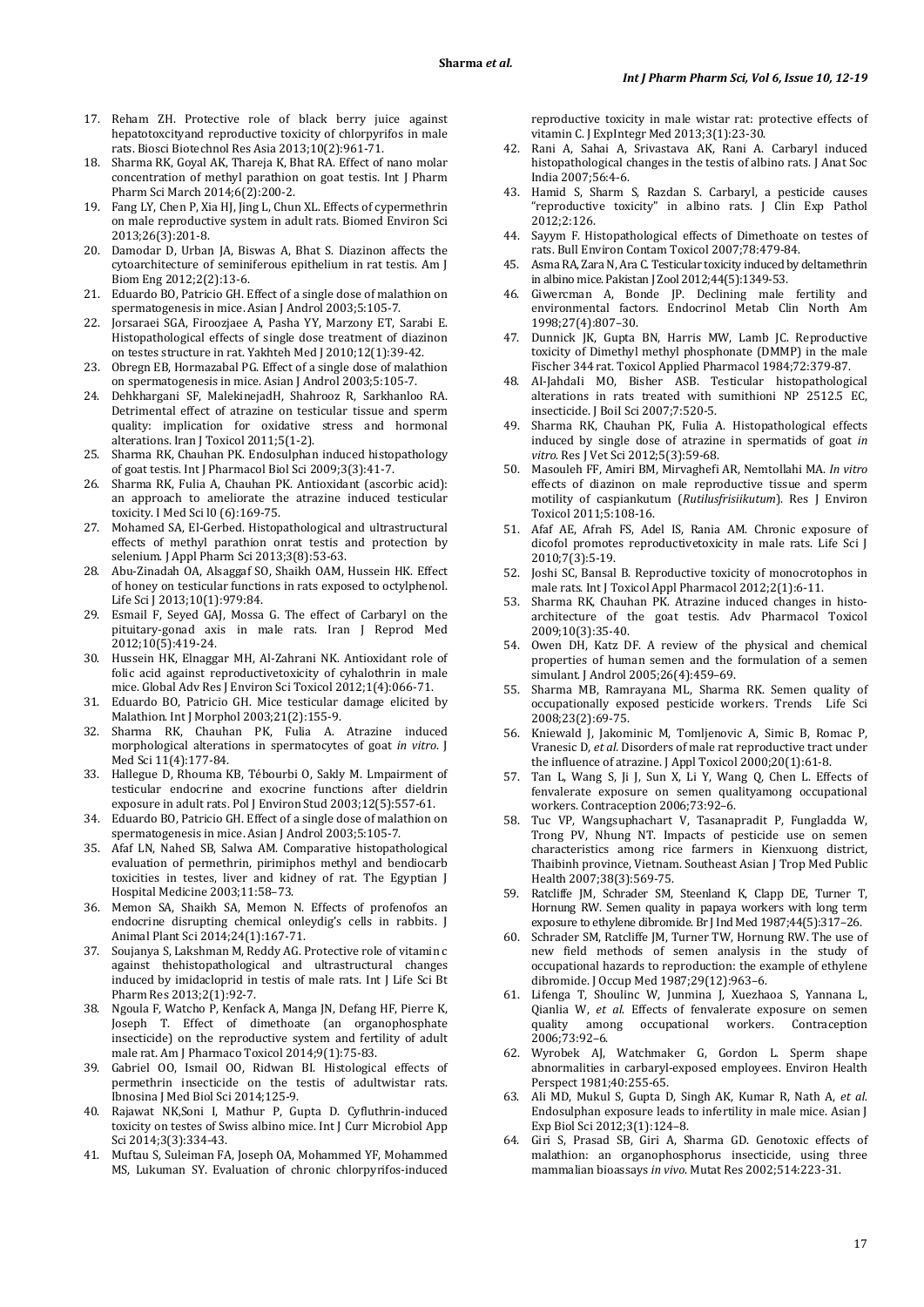- 65. Pant N, Prasad AK, Srivastava SC, Shankar R, Srivastava SP. Effect of oral administration of carbofuran on male reproductive system of rat. Hum Exp Toxicol 1995;14:889-94.
- 66. Ali SM, Gupta D, Singh AK, Kumar R, Nath A, Singh JK, Kumar A. Endosulphan exposure leads to infertility in male mice. Asian J Exp Biol Sci 2012;3(1):124-8.
- 67. Panday, Ratna. Pesticide and Sterlity. J Everyman's Sci 2003;38(2):84-6.
- 68. Okamura A, Kamijima M, Shibata E, Ohtani K, Takagi K, *et al.* A comprehensive evaluation of the testicular toxicity of dichlorvos in Wistar rats. Toxicol 2005;213:129-37.
- 69. Salem DA, Abd-Elghaffar KS. Effect of nuvacron on reproductive system of male albino rats. Assiut Vet Med J 1998;39:30-144.
- 70. Assayed ME, Salem HA, Khalaf AA. Protective effects of garlic extract and vitamin C against cypermethrin reproductive toxicity in male rats. Res J Vet Sci 2008;1:1-15.
- 71. Presibell4 KM, Kita DH, Cameiro CB, Andrade AJM, Dalsenter PR. Reproductive evaluation of two pesticides combined (deltametluine and endosulfan) in female rats. Reprod Toxicol 2012;20:95-101.
- 72. Whorton D, Krauss RM, Marshall S, Milby TH. Infertility in male pesticide workers. Lancet 1977;2(8051):1259–61.
- 73. Cannon SB, Veazey JM Jr, Jackson RS, Burse VW, Hayes C, Straub WE, *et al*. Epidemic kepone poisoning in chemical workers. Am J Epidemiol 1978;107(6):529–37.
- 74. Meltem U, Yusuf K, Kerem D, Suna K, Ayse O, Fatma B: Acute, subacute and subchronic administration of methyl parathioninduced testicular damage in male rats and protective role of vitamins C and E. Pestic Biochem Physiol 2007;87:115-22.
- 75. Branimir S, Ivana K, Teuta M, Jasna K. Effects of lindane on reproductive parameters in male rats. Veterinarski Arhiv 2012;82(2):211-20.
- 76. Zidan NEHA. Evaluation of the reproductive toxicity of chlorpyrifos methyl, diazinon and Profenofos pesticides in male rats. Int J Pharmacol 2009;5:51-7.
- 77. Joshi SC, Sharma P. Effect of acephate on sex hormones, sperm dynamics and fertility in male albino rats. Int J Res Pharm Biol Sci 2012;3(1):286-92.
- 78. Friedmann AS. Atrazine inhibition of testosterone production in rat males following peripubertal exposure. Reprod Toxicol 2002;16(3):275–9.
- 79. Hess RA, Nakai M. Histopathology of the male reproductive system induced by the fungicide benomyl. Histol Histopathol 2000;15:207-24.
- 80. Larry J, Christophe S, Robert LS, Martha WH, Robert E. The pesticide methoxychlor given orally duringthe perinatal/juvenile period, reduced the spermatogenic potential of males as adults by reducing their Sertoli cell number. Reprod Nutr Dev 2002;42:573–80.
- 81. Ronco AM, Valdes K, Marcus D, Llanos M. The mechanism for lindane-induced inhibition of steroidogenesis in cultured rat Leydig cells. Toxicol 2001;159(1–2):99–106.
- 82. Jain N, Srivastava P, Joshi SC. Testicular dysfunction in male rat following endosulfan exposure. Int J Pharm Sci Rev Res 2013;19(2):108-13.
- 83. Yi G, Xiao DH. Effect of nonylphenol onsteroidogenesis of rat leydig cells. J Environ Sci Health 2006;41:705–15.
- 84. Alahyary P, Poor MI, Azarbaijani FF, Nejati V. The potential toxicity of diazinon on physiological factors in male rat. Pak J Biol Sci 2008;11:127-30.
- 85. Krause W. Influence of DDT, DDVP and malathion on FSH, LH and testosterone serum levels and testosterone concentration in testis. Bull Environ Contam Toxicol 1977;18:231-42.
- 86. Chapin RE, Phelps JL, Somkuti SG, Heindel JJ, Burka LT. The interaction of Sertoli and Leydig cells in the testicular toxicity<br>of tri-o-cresyl phosphate. Toxicol Appl Pharmacol phosphate. Toxicol Appl Pharmacol 1990;104:483-95.
- 87. Crisp TM, Clegg ED, Cooper RL, Wood WP, Anderson DG, Baetcke KP, *et al*. Environmental endocrine disruption: an effects assessment and analysis. Environ Health Perspect 1998;106 suppl 1:11–56.
- 88. Kavlock RJ, Daston GP, DeRosa C, Fenner-Crisp P, Gray LE, Kaattari S, *et al*. Research needs for the risk assessment of health and environmental effects of endocrine disruptors: a

report of the U..S. EPA-sponsored workshop. Environ Health Perspect 1996;104 suppl 4:715–40.

- Colborn T. Endocrine disruption from environmental toxicant. In Rom W N (ed) Environmental and Occupational Medicine,<br>Third edition, Lippincott-Raven Publishers, Lippincott-Raven Philadelphia.1998;http://www.panuk.org/pestnews/Actives/endocrin.htm
- 90. Toppari J, Larsen JC, Christiansen P, Giwercman A, Grandjean P,
- Guillette LJ Jr, *et al*. Male reproductive health and environmental xenoestrogens. Environ Health Perspect 1996;104(4):741–803.
- 91. Pages N, Sauviat MP, Bouvet S, Goudey F. Reproductive toxicology of lindane. J Soc Biol 2002;196:325-38.
- 92. Bulger WH, Muccitelli RM, Kupfer D. Studies on the *in vivo* and *in vitro* estrogenic activities of methoxychlor and its metabolites: role of hepatic mono-oxygenase in methoxychlor activation. Biochem Pharmacol 1978;27(20):2417–23.
- 93. Massaad C, Entezami F, Massade L, Benahmed M, Olivennes F, Barouki R. How can chemical compounds alter human fertility? Eur J Obstet Gynecol Reprod Biol 2002;100(2):127–37.
- 94. Welch RM, Levin W, Kuntzman R, Jacobson M, Conney AH. Effect of halogenated hydrocarbon insecticides on the metabolism and uterotropic action of estrogens in rats and mice. Toxicol Appl Pharmacol 1971;19(2):234–46.
- 95. Iguchi T. Cellular effects of early exposure to sex hormones and antihormones. Int Rev Cytol 1992;139:1–57.
- 96. Massaad C, Entezami F, Massade L, Benahmed M, Olivennes F, Barouki R. How can chemical compounds alter human fertility? Eur J Obstet Gynecol Reprod Biol 2002;100(2):127–37.
- 97. Akingbemi BT, Hardy MP. Oestrogenic and antiandrogenic chemicals in the environment: effects on male reproductive health. Ann Med 2001;33(6):391–403.
- 98. Mueller GC, Kim UH. Displacement of estradiol from estrogen receptors by simple alkyl phenols. Endocrinology alkyl phenols. 1978;102(5):1429–35.
- 99. White R, Jobling S, Hoare SA, Sumpter JP, Parker MG. Environmentally persistent alkylphenolic compounds are estrogenic. Endocrinol 1994;135(1):175–82.
- 100. Welch RM, Levin W, Conney AH. Estrogenic action of DDT and its analogs. Toxicol Appl Pharmacol 1969;14(2):358–67.
- 101. Kelce WR, Stone CR, Laws SC, Gray LE, Kemppainen JA, Wilson EM. Persistent DDT metabolite p,p'-DDE is a potent androgen receptor antagonist. Nature 1995;375(6532):581–5.
- 102. Kelce WR, Monosson E, Gamcsik MP, Laws SC, Gray LE. Environmental hormone disruptors: evidence that Vinclozolin developmental toxicity is mediated by antiandrogenic metabolites. Toxicol Appl Pharmacol 1994;126(2):276–85.
- 103. Gray LE, Ostby J, Monosson E, Kelce WR. Environmental antiandrogens: low doses of the fungicide vinclozolin alter sexual differentiation of the male rat. Toxicol Ind Health 1999;15(1–2):48–64.
- 104. Kelce WR, Wilson EM. Environmental antiandrogens: developmental effects, molecular mechanisms, and clinical implications. J Mol Med 1997;75(3):198–207.
- 105. Hosokawa S, Murakami M, Ineyama M: effects of procymidone on reproductive organs and serum gonadotropins in male rats. J Toxicol Sci 1993;18(2):111–24.
- 106. Murakami M, Hosokawa S, Yamada T. Species-specific mechanism in rat Leydig cell tumorigenesis by Procymidone. Toxicology and Applied Pharmacology 1995;131(2):244–52.
- 107. Cook JC, Mullin LS, Frame SR, Biegel LB. Investigation of a mechanism for Leydig cell tumorigenesis by linuron in rats. Toxicol Appl Pharmacol 1993;119(2):195–204.
- 108. Wong CI, Kelce WR, Sar M, Wilson EM. Androgen receptor antagonist versus agonist activities of the fungicide vinclozolin<br>relative to hydroxyflutamide. I Biol Chem hydroxyflutamide. 1995;270(34):19998–20003.
- 109. Walsh LP, McCormick C, Martin C, Stocco DM. Roundup inhibits steroidogenesis by disrupting steroidogenic acute regulatory (StAR) protein expression. Environ Health Perspect 2000;108(8):769–76.
- 110. Vaithinathan S, Saradha B, Mathur PP. Transient inhibitory effect of methoxychlor on testicular steroidogenesis in rat. Arch Toxicol 2008;82:833-9.